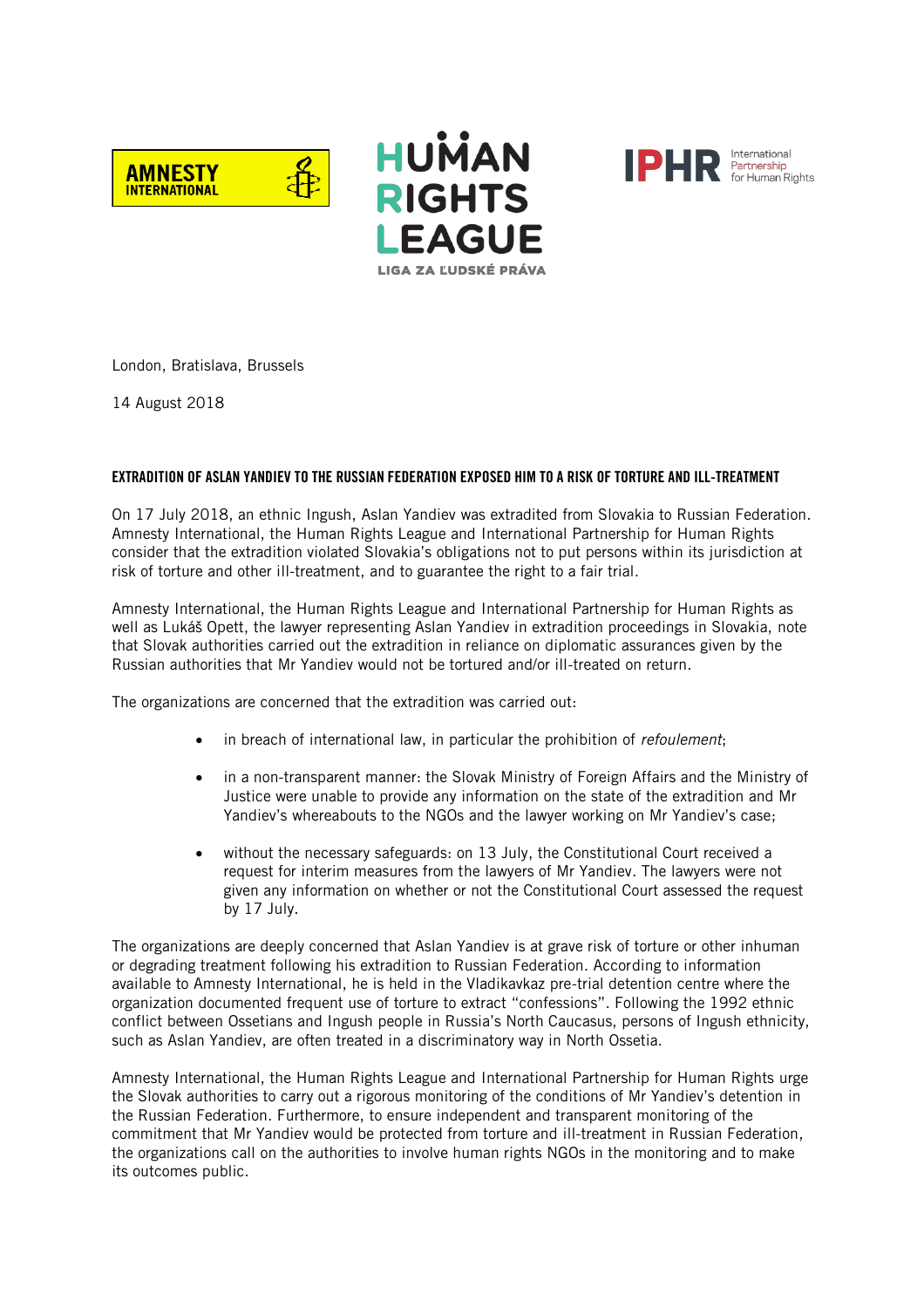#### Chronology of the extradition case

On 9 July 2010 a judge in a District Court of Vladikavkaz (Republic of North Ossetia-Alania) issued a warrant for the arrest of Aslan Yandiev on the charges of membership of an existing armed illegal group.

In 2010 Aslan Yandiev applied for asylum in Slovakia. On 20 January 2011, he was arrested by the Slovak authorities and was put in extradition detention.

In February 2011, the Office of the Prosecutor General of the Russian Federation submitted a request for the extradition of Mr Yandiev. The Russian Federation alleged that Mr Yandiev was charged with crimes<sup>1</sup> of participation in the actions of an armed group;<sup>2</sup> illegal possession and transport of firearms and explosives; $3$  terrorist act<sup>4</sup> and other crimes.

In March 2012, the Regional Court in the city of Trnava authorized the extradition to Russian Federation. In June 2012 the Supreme Court upheld the decision, against which Yandiev submitted a complaint to the Constitutional Court.

In June 2012, the European Court of Human Rights issued an order for interim measures against the extradition of Mr Yandiev to Russian Federation.

In October 2013, the Constitutional Court quashed the June 2012 Supreme Court extradition decision on the basis that it violated the right to be protected from torture and ill-treatment as well as the prohibition of torture and inhuman or degrading treatment under the European Convention of Human Rights. The case was returned to the Slovak Supreme Court for re-assessment.

In July 2014, the Supreme Court issued a new decision in which it held that it is not the role of the court to assess "[the risk of] violation of the right not to be subjected to torture and inhuman and degrading treatment." The Supreme Court was of the opinion that such an assessment is solely within the discretion of the Minister of Justice. Such a position directly contradicts the jurisprudence of the European Court of Human Rights in ensuring a rigorous scrutiny of the risk of torture and ill-treatment at the domestic level. The European Court clarified that such scrutiny involves assessment of materials originating from reliable sources other than those provided by the Russian public authorities. .5 The Supreme Court also opined that the assurances provided by the Prosecutor General of the Russian Federation in February 2011 were "specific and reliable". These guarantees were confirmed in a letter of 12 October 2012 from the Representative of the Russian Federation to the Ministry of Justice of the Slovak Republic, which stated that Aslan Yandiev would enjoy all the fair trial guarantees which existed in international law; would not be subjected to torture or inhuman or degrading treatment or punishment; and would not be extradited to a third country without Slovakia's consent.<sup>6</sup>

The Slovak Supreme Court reached its decision despite mounting evidence that diplomatic assurances from governments in countries where torture is a persistent problem or where specific categories of people are routinely targeted for torture and other ill-treatment cannot provide an effective safeguard

<sup>3</sup> Art. 222.3

<sup>4</sup> Art. 205.3

 <sup>1</sup> These are crimes under the 1996 Criminal Code of the Russian Federation.

<sup>2</sup> Art. 209.2 of the Criminal Code of Russian Federation

<sup>5</sup> In the 2012 Umirov v Russia, a case in which a court conducting judicial review stated that the allegation of a risk of ill-treatment in itself was not a reason for granting the challenge to the extradition order, the European Court noted that: "In such circumstances, the [European] Court doubts that the issue of the risk of ill-treatment was subject to rigorous scrutiny in the extradition case. No fair attempt was made at the domestic level to assess the materials originating from reliable sources other than those provided by the Russian public authorities." See: Umirov v. Russia, Application no. 17455/11, 18 September 2012, para 120.

<sup>6</sup> A.Y. v Slovakia, Application no. 37146/12, 26 March 2016, paras 28-29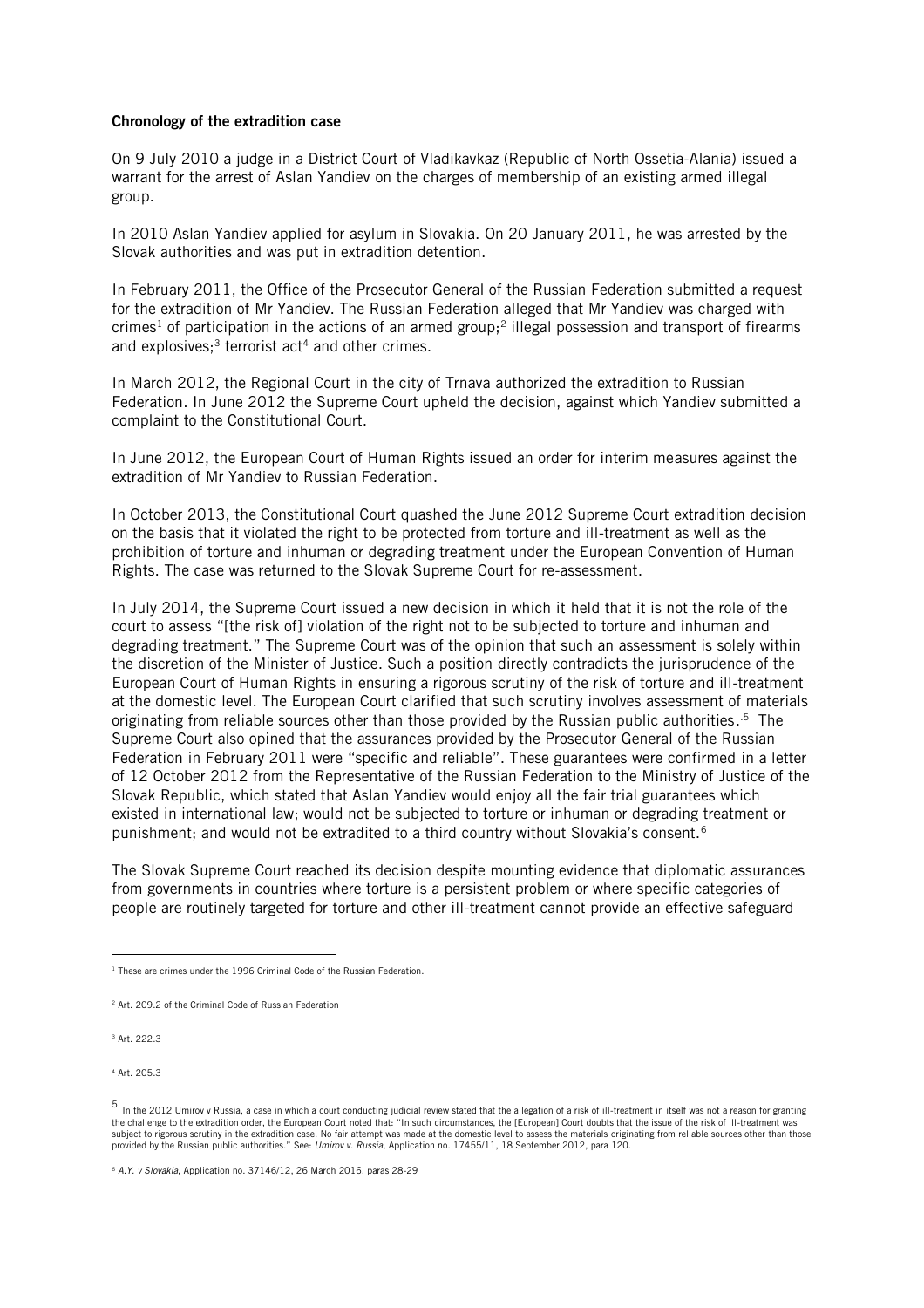against such violations.<sup>7</sup> Amnesty International and other human rights groups have documented that torture of certain persons, including persons with Mr Yandiev's profile, continues to be a widespread and persistent problem in the Russian Federation. 8

Aslan Yandiev challenged the Supreme Court decision at the Constitutional Court, which declared the application inadmissible in November 2014 without going into the merits of the case, on the ground that it fell manifestly short of the applicable formal requirements.<sup>9</sup>

In 2016, the European Court of Human Rights rejected a complaint by Aslan Yandiev against the extradition. Relying on the diplomatic assurances provided by the Russian Prosecutor and arguing that "physical abuse of suspects by police officers usually occurs within the first few days after arrest… which is a different type of situation from the applicant", $^{\rm 10}$  it held that Yandiev would not be at risk of torture and ill-treatment. $11$ 

On 7 February 2018, the Minister of Justice authorized the extradition of Aslan Yandiev's to Russian Federation, mainly on the basis of diplomatic assurance given to it by Russia. On 21 March the Constitutional Court of the Slovak Republic issued interim measures while it was assessing the complaint against the extradition authorization issued by the Minister of Justice.

On 2 May 2018, the Constitutional Court held that the extradition of Aslan Yandiev to the Russian Federation would not amount to a violation of human rights as there were no substantial grounds "for believing that he would be exposed to a real risk of ill-treatment." The Constitutional Court did not address the issue of Aslan Yandiev's asylum application, that has been pending since 2010, and which should have rendered the extradition unlawful under international law.

In June 2018, the UN Human Rights Committee issued interim measures calling on the Slovak authorities to refrain from the extradition while it considers the case.<sup>12</sup>

At 1:35pm on 18 July, Yandiev's lawyers received confirmation from the Ministry of Justice that the extradition had been carried out on 17 July.

## The very long asylum procedure

Mr Yandiev fled the Russian Federation and applied for asylum in Slovakia on 14 May 2008 on the grounds that he feared persecution by members of the law enforcement agencies in Ingushetia and North Ossetia (North Caucasus, Russian Federation) because he had been accused of several crimes, including membership in an armed group. His first asylum application was rejected in November 2010 in a final decision. On an unspecified date in 2010, he had left Slovakia for Belgium, where he unsuccessfully applied for asylum in November 2010 and was returned to Slovakia on 9 December 2010.

Mr Yandiev filed his second application in Slovakia on 9 December 2010. What followed was a sequence of negative decisions of the Migration Office, which Mr Yandiev successfully appealed in

<sup>9</sup> A.Y. v Slovakia, para 25

<sup>10</sup> A.Y. v Slovakia, para 58

11 *A.Y. v Slovakia*, paras  $55 - 59$  and paras  $61 - 65$ 

<sup>12</sup> https://www.amnesty.org/download/Documents/EUR7287992018ENGLISH.pdfThis

 <sup>7</sup> <https://www.amnesty.org/download/Documents/IOR4061452017ENGLISH.pdf> or[: http://www.hrw.org/sites/default/files/reports/diplomatic0404.pdf.](http://www.hrw.org/sites/default/files/reports/diplomatic0404.pdf)

<sup>&</sup>lt;sup>8</sup> Considering the ongoing tensions between North Ossetia and Ingushetia, Yandiev's Ingush ethnicity is an additional risk factor since he is likely to be detained and put on trial in North Ossetia where he allegedly committed the crimes he is accused of. See[: https://www.amnesty.org/en/latest/news/2013/06/torture-russia-torture-traditional](https://www.amnesty.org/en/latest/news/2013/06/torture-russia-torture-traditional-component-proof/)[component-proof/](https://www.amnesty.org/en/latest/news/2013/06/torture-russia-torture-traditional-component-proof/)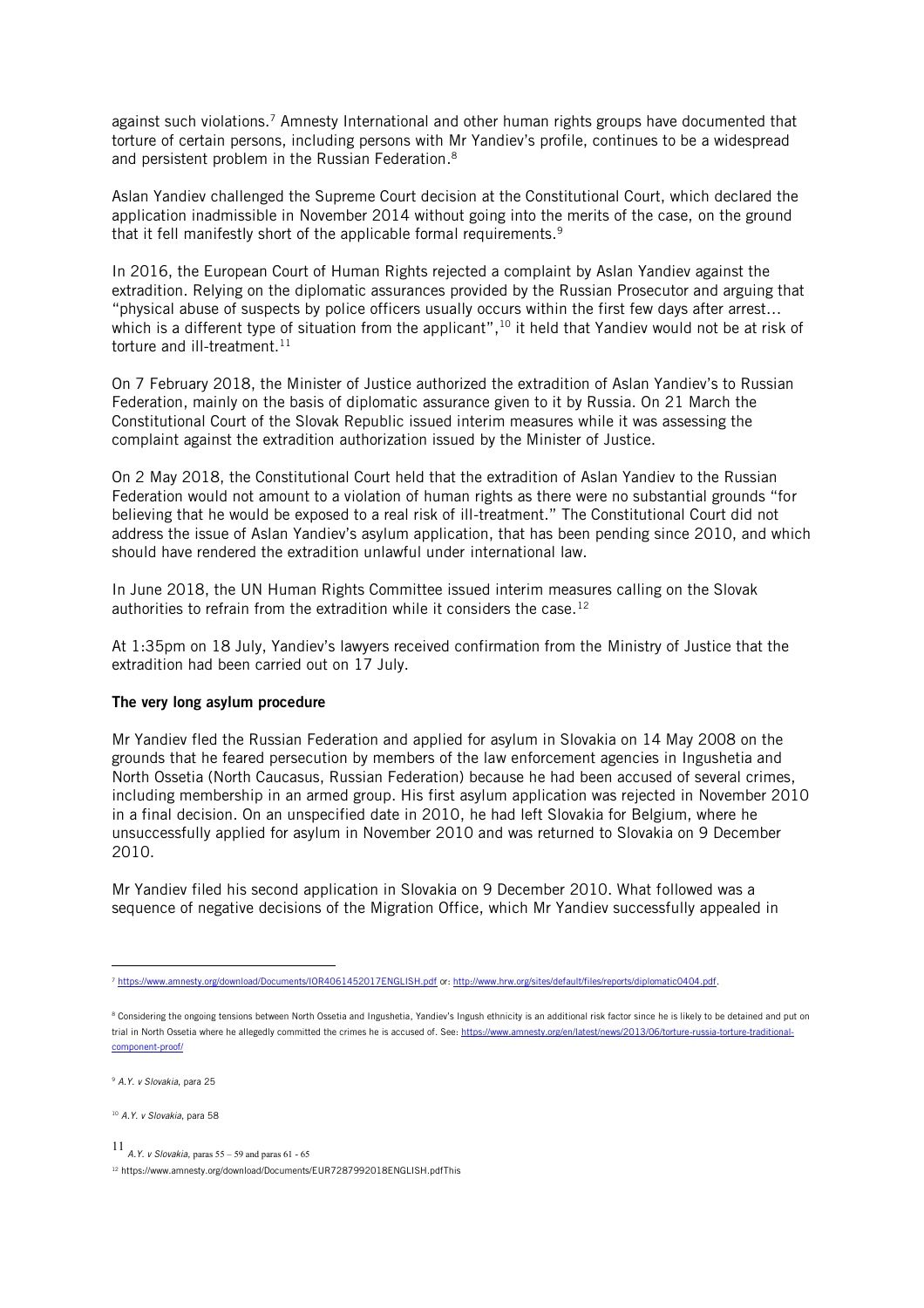Slovak courts. The last negative decision of the Migration Office was dated on 28 September 2016 and was quashed by the Regional Court in Košice on 14 February 2017.

## There has not been a new decision in the asylum procedure since February 2017 and the procedure was pending on 17 July 2018, when Slovak authorities extradited Aslan Yandiev to Russian Federation.

In his asylum procedure, Aslan Yandiev alleged that in September 2005, he was detained by police in Nazran, Republic of Ingushetia, taken to a police station and accused of participation in an armed attack on Nazran town police station which took place on 21-22 June, 2004. According to Mr Yandiev, police officers tortured and ill-treated him for three days in order to make him "confess" to crimes he maintains he had not committed. The beatings stopped only on the fourth day when his health condition deteriorated significantly. He was then held in detention for six more days. Only on the tenth day of detention, when his condition became critical, did the police officers call for an ambulance and released him on the grounds that they lacked evidence against him. Mr Yandiev has alleged that he was held without contact with his family or a lawyer throughout his detention except for one occasion when a lawyer was allowed to see him. Upon release from detention he was hospitalized for one month and subsequently underwent outpatient treatment until January 2006 when his condition deteriorated again and he had to be admitted to a hospital for another month.

After his release from the hospital, Mr Yandiev claimed that he hid in an unspecified location in Russia. He eventually left Russia in May 2008. Three other men he knew had been arrested in Vladikavkaz (North Ossetia) in 2006 and allegedly incriminated him during their interrogations under torture. The men later filed a complaint with the European Court of Human Rights alleging torture. In 2011 the case was communicated to the Russian authorities, and the case is still pending.  $13$ 

## Excessive length of detention

The organizations note that Aslan Yandiev was detained in Slovakia from the beginning of the extradition proceedings in January 2011 until 17 July 2018. The length of his detention thus was 7 years and 7 months.

<span id="page-3-0"></span>Although international human rights law permits the state to detain a person subjected to extradition proceedings, it must do so within the limitations set under international law. The detention must be lawful under domestic law and it must not be arbitrary or disproportionate.<sup>14</sup> In order to be justified, the authorities must demonstrate that they have proceeded with due diligence when detaining a person for extradition proceedings.15 The European Court of Human Rights has found that "any deprivation of liberty will be justified only for as long as deportation or extradition proceedings are in progress. If such proceedings are not prosecuted with due diligence, the detention will cease to be permissible[.]"<sup>16</sup> Detention "'with a view to deportation' can only be justified as long as the deportation is in progress and there is a true prospect of executing it."17

<sup>&</sup>lt;sup>13</sup> Application no. 30444/08. The case was communicated to the Russian Federation on 17 January 2011.

<sup>&</sup>lt;sup>14</sup> Saadi v United Kingdom (2008) 47EHRR 17, para 67;

<sup>15</sup> Bordovskiy v Russia (2005), 49419/99 (2005), para 50

<sup>&</sup>lt;sup>16</sup> Case of Nabil and Others v. Hungary, Application no. 62116/12 (22 December 2015) at para 29 online: https://hudoc.echr.coe.int/eng#{"itemid":["001-157392"]} [Nabil]; See also Samba Jalloh v. Netherlands, CCPR/C/74/1998 (15 April 2002) at para 8.2: "Once a reasonable prospect of expelling him no longer existed his detention was terminated. In the circumstances, the Committee finds that the author's detention was not arbitrary and thus not in violation of article 9 of the Covenant."

<sup>&</sup>lt;sup>17</sup> Nabil, supra not[e 16](#page-3-0) at para 38.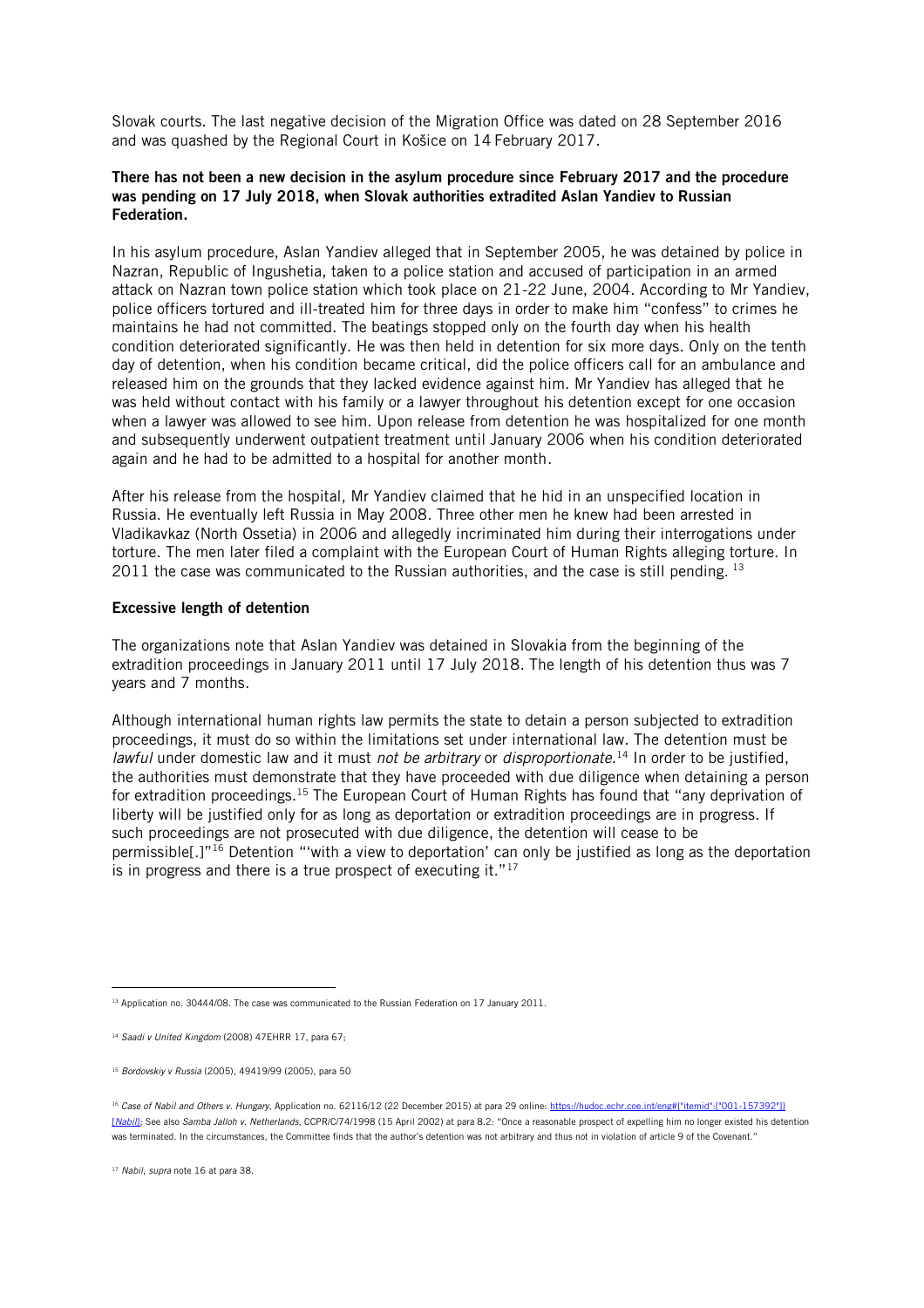These grounds for detention only apply to migrants. Since international refugee law prohibits the expulsion of asylum-seekers, states are prohibited from detaining asylum-seekers for the purpose of expelling them.<sup>18</sup>

Slovak legislation does not impose a time limit on the length of extradition detention. Amnesty International, the Human Rights League and International Partnership for Human Rights are concerned over the lack of judicial scrutiny regarding whether Mr. Yandiev's detention was proportionate. There was also very little concern by the Slovak authorities regarding the due diligence requirement, particularly given the length of his time in detention. Nor was there any consideration of Mr Yandiev's status as an asylum-seeker.

The organizations also note that since his arrival to Slovakia, Aslan Yandiev suffered ill-health and experienced significant weight fluctuation as a result.

## Situation with the rule of law in the Russian North Caucasus

Amnesty International regularly reports on allegations of torture and other ill-treatment committed by law enforcement officials in the North Caucasus, including Ingushetia and North Ossetia.19 Human rights violations tend to take place in the context of counter-terrorism activities conducted by members of law enforcement agencies across the North Caucasus. Amnesty International has repeatedly received information about arbitrary targeting of individuals who are suspected of being members of armed groups. In the cases Amnesty International documented, people were accused of membership in armed groups solely on the grounds of being identified on photographs together with other suspects. There were also reported cases, in Ingushetia for example, of people being extra-judicially executed because they were seen in a car with a suspected member of an armed group. In some cases, the authorities also targeted family members of alleged suspects or known members of an armed group. <sup>20</sup>

In the absence of effective rule of law in the North Caucasus and the climate of near total impunity for members of law enforcement agencies, such allegations warrant particular scrutiny.

The use of torture is frequent, persistent and widespread not only in the North Caucasus, but also across the Russian Federation, and victims lack access to any effective legal remedies.<sup>21</sup> According to human rights organisations, in significant number of reported cases of individuals who were being targeted as suspects of terrorism-related offences, evidence used against them was based mostly or entirely on "confessions" or "testimonies" extracted under torture or duress.<sup>22</sup> Moreover, such "confessions" and "testimonies" are reported to be widely used as the basis for convicting people in connection with the activities of armed groups, as well as for other crimes.

Amnesty International has also documented numerous cases of obstruction or denial of access for detainees under investigation to a defence lawyer, especially to a lawyer of their choice, and/or various restrictions imposed on communication with their lawyer. Such interference with the rights of detainees to have contact with the outside world, including through visits from a lawyer, increases their risk of them being subjected to torture or other ill-treatment and violates their right to receive a fair trial.<sup>23</sup>

<sup>&</sup>lt;sup>18</sup> See R.U. v. Greece, ECtHR Application No. 2237/08 (7 June 2011) at para 94; See also S.D. v. Greece, ECtHR, Application No. 53541/07 (11 June 2009) at para 62.

<sup>&</sup>lt;sup>19</sup> The Circle of Injustice: Security Operations and Human Rights Violations in Ingushetia, AI Index: EUR 46/012/2012, June 2012, pp. 38-54; Russian Federation: Amnesty International Briefing to the UN Committee against Torture 2012, Index EUR 46/040/2012, October 2012

<sup>20</sup> The Circle of Injustice: Security Operations and Human Rights Violations in Ingushetia, pp. 39-41

<sup>&</sup>lt;sup>21</sup> [https://tbinternet.ohchr.org/Treaties/CAT/Shared%20Documents/RUS/INT\\_CAT\\_CSS\\_RUS\\_31612\\_E.pdf](https://tbinternet.ohchr.org/Treaties/CAT/Shared%20Documents/RUS/INT_CAT_CSS_RUS_31612_E.pdf)

<sup>22</sup> See:<https://meduza.io/feature/2018/08/09/vse-soobscheniya-o-pytkah-etogo-goda-v-odnoy-tablitse-ih-uzhe-bolshe-polusotni> and Public Verdic Report: <http://police-barometer.ru/report-torture>

<sup>&</sup>lt;sup>23</sup> The Circle of Injustice: Security Operations and Human Rights Violations in Ingushetia, AI Index: FUR 46/012/2012, June 2012; pp.43-54